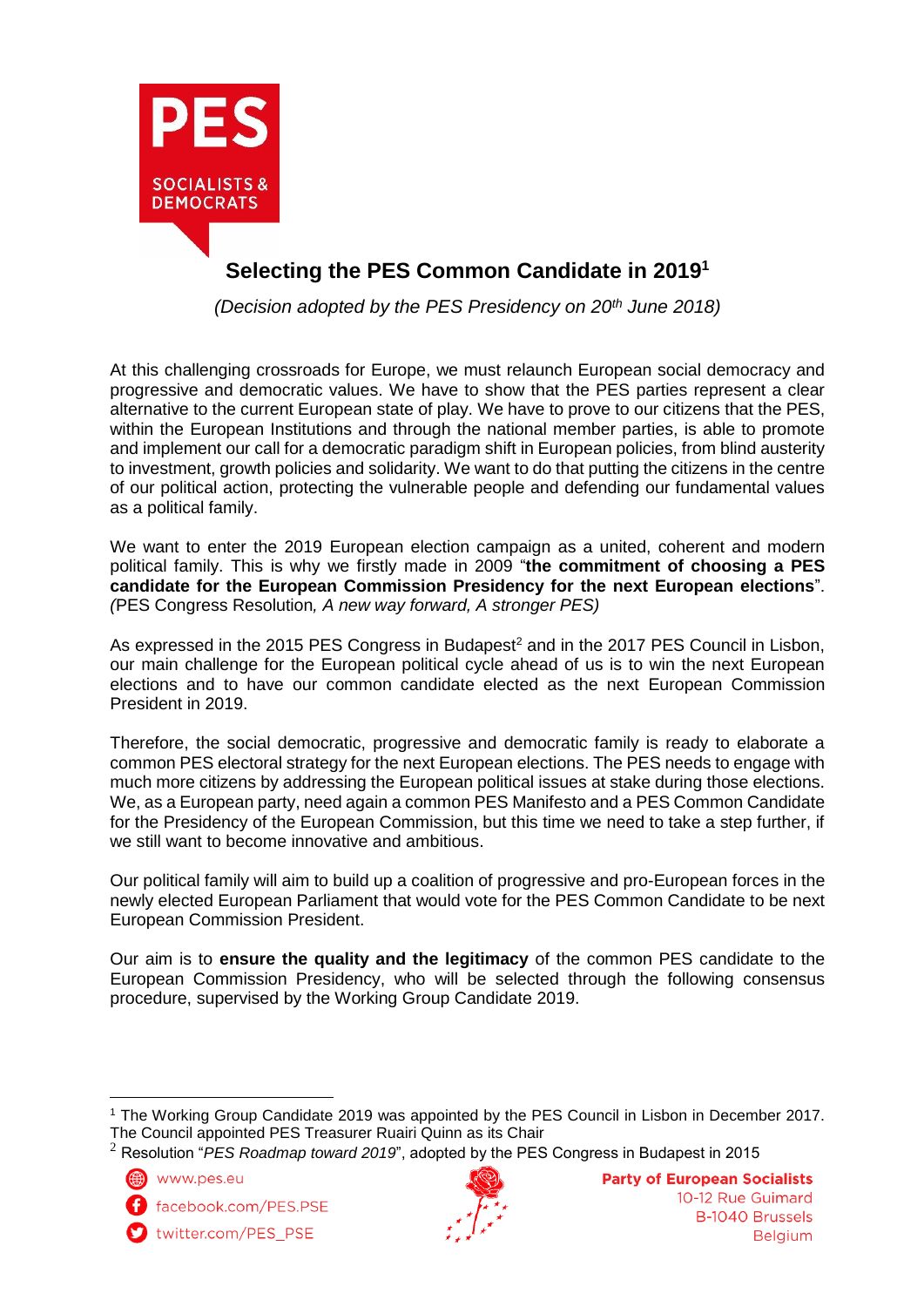#### We therefore propose the following

# **Procedure to elect the PES candidate for the European Commission Presidency in 2019**.

# **1 – General Principles:**

The process should be open, transparent, coherent, and actively support gender balanced participation and lead to a democratic competition.

All member parties and organisations should feel ownership over the process and the procedure will therefore respect the different traditions in our parties in a flexible way.

In case of several candidates, the PES will coordinate with PES member parties the first **PES European Election Day**.

In case of several candidates and in order to promote an open debate also at the national level, a selection procedure of **direct consultation among PES party members** that can include internal primaries and the possibility to hold open primaries could be implemented by PES member parties and organisations.

#### **2 - The criteria to stand as a candidate:**

To be a potential candidate, one should:

- Be **nominated by a PES full member party or organisation**.
- Be **supported by 25% of PES full member parties or organisations**, round down (nominating party or organisation included)**,** including his/her party or organisation

A member party or organisation can only nominate or support one potential candidate.

The PES promotes gender equality and the candidacy of women at all high level positions in EU official bodies. Gender equality will be one of the main criteria for our support to the new Commission.

**Example:** To this date, the PES has 33<sup>3</sup> full member parties and 5 full member organizations<sup>4</sup>. To reach **25% round down,** a candidate will therefore need 9 Parties or organisations: one nominating her/him, 8 other supporting.

#### **3 - The decision-making process:**

Anyone meeting the criteria defined in section 2 may stand as a candidate.

The Chairman of the Working Group Common Candidate, the PES Leadership and representatives of each candidate will meet after the close of nominations to check that all criteria are fulfilled. The PES Presidency, with the assistance of the Working Group Common Candidate, will set up an electoral committee composed of representatives from each potential candidate, to scrutinize the fairness of the process.

(4) www.pes.eu

f facebook.com/PES.PSE





 $\overline{a}$ <sup>3</sup> The PES Presidency decided on 24 November 2017 to grant Concord SDP with a provisional full membership. Also, The PES Presidency, following article 11.2 of the PES Statutes, decided on 20 June 2018 to exclude MSZDP. Both decision will be voted by the next PES Congress.

<sup>4</sup> According to PES Statutes: S&D Group in the EP, PES Group in the CoR, FEPS, PES Women and YES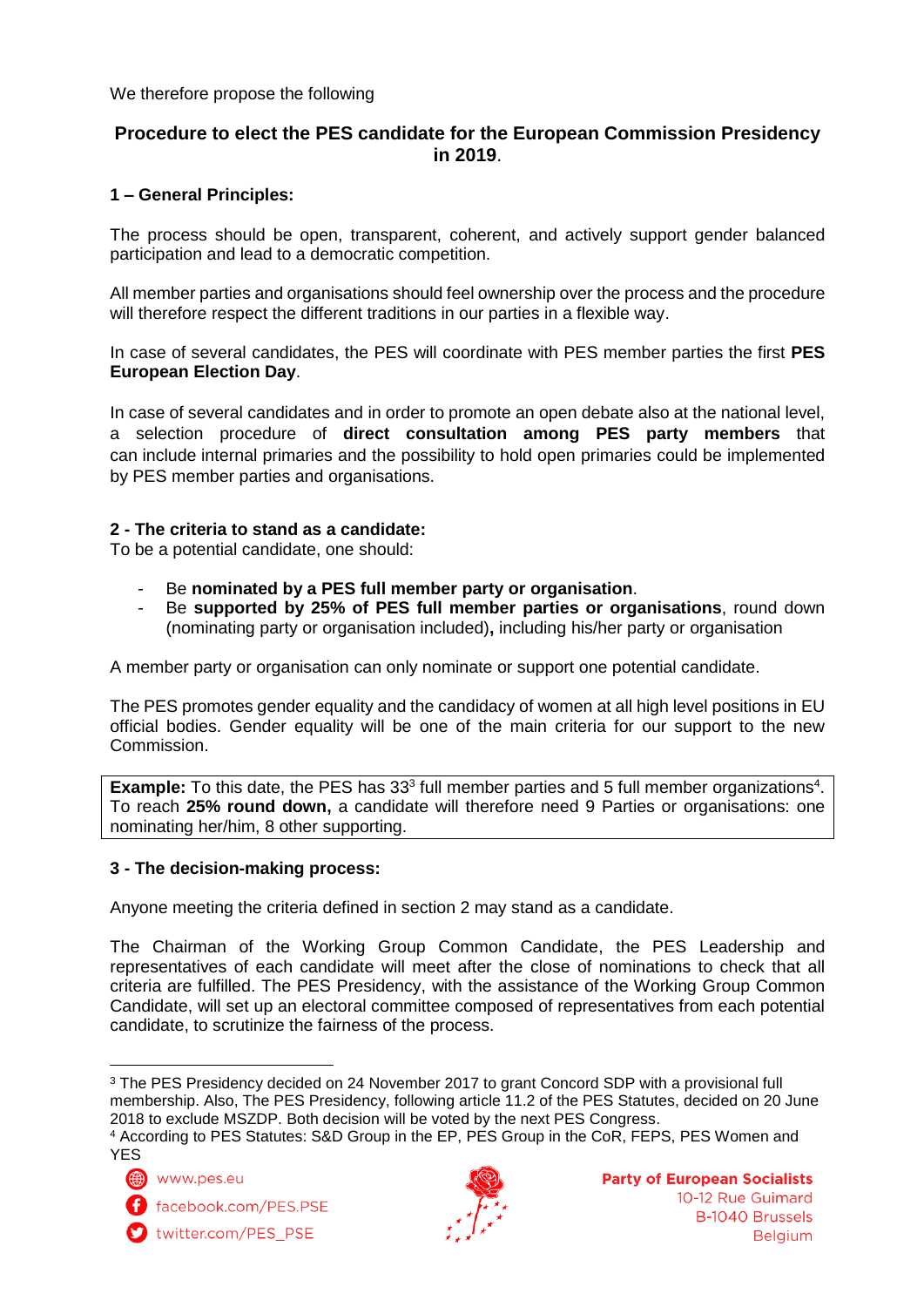Once the list of potential candidates is finalised, the PES together with the member parties and organisations will organise the first **PES European Election Day**.

Each full member party and organisation will organise a vote and make its selection by its **own internal decision-making methodology.** This procedure shall be communicated before the opening for candidacy applications

In the specific case of the member parties that decide to hold public election procedures, the principle of proportionality will be applied in accordance with the results to establish the composition of the delegation of the full member parties and organisations concerned. The following principles in the ratification of the result will be applied:

- **Proportionality** of votes within each full member party and organisation delegation
- **Weighting of the votes of each full member party and organisation** according to the rule already in place to calculate the number of delegates for the PES Congress, as stated in the Annex 3 of the PES Statutes.

Example: Party X has 10 votes at the PES Congress Candidate A obtains 60% of votes in Party  $X \rightarrow 6$  votes in PES Congress Candidate B obtains 40% of votes in Party  $X \rightarrow 4$  votes in PES Congress

The candidate will be ratified by the PES Election Congress.

The results of the votes of member parties and organisations will be aggregated at the PES Congress. If no candidate obtains an absolute majority, a second round will be held between the two first candidates in the PES Congress by secret ballot.

# **4 - The timetable of the selection:**

We propose the following timetable, in order to ensure **both the awareness of the candidate/s and the efficiency of the campaign**.

**Tuesday 19 June**, Working Group meeting

**Wednesday 20 June**, PES Presidency **approval of the procedure to elect the PES Common Candidate 2019**

**14th September 2018** Deadline to inform to the PES Secretariat of member parties and organisations' decision-making procedures.

**1 st October 2018** Opening for candidacy applications: candidacies, letters of nomination and support should be sent to the PES secretariat

**18 th October 2018** Deadline for candidacy applications

19<sup>th</sup> October 2018 Meeting of the Chairman of the Working Group Common Candidate, the PES Leadership and representatives of each candidate to check that all criteria are fulfilled **26th October 2018** PES Presidency meeting to confirm candidacy/ies, with the assistance of the Working Group Common Candidate 2019. Announcement of the Designated Candidate (if one) or Official nomination of candidates and first debate with their participation (if several)

#### **If several Candidates:**

From the **26th October until 29 th November 2018**, Common Candidate election process campaign

**1 st December 2018** PES European Election Day.

Www.pes.eu

facebook.com/PES.PSE twitter.com/PES PSE